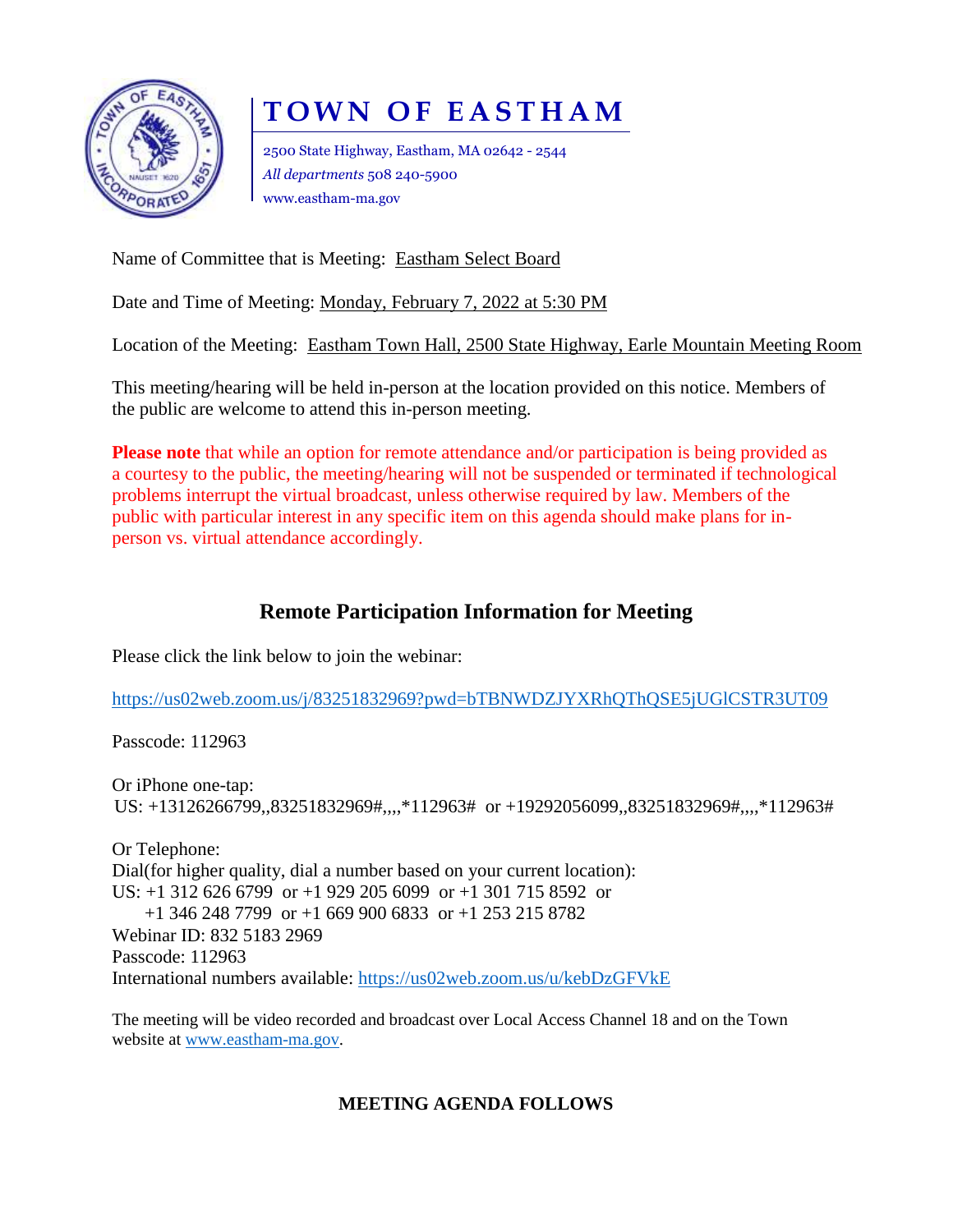#### **AGENDA SELECT BOARD Eastham Town Hall, 2500 State Highway, Eastham, MA Monday, February 7, 2022, 5:30 PM**

*Location: Eastham Town Hall – Earle Mountain Room*

### **I. PUBLIC/SELECT BOARD INFORMATION**

#### **II. PUBLIC HEARING**

5:30 PM Pole Hearing Request from Verizon New England, Inc. and NSTAR Electric dba EVERSURCE Energy for permission to install to place one new pole, 274/5.5, in the public right of way at 105 Holmes Road

#### **III. PUBLIC HEARING – LICENSING**

New Common Victualler License:

1. Eastham Café, 50 Brackett Road

#### **IV. APPOINTMENTS**

6:00 PM Zoning Task Force Recommendation – Paul Lagg, Community Development Director

#### **V. ADMINISTRATIVE MATTERS**

- A. Action/Discussion *(discussion & vote may be taken)*
	- 1. Adopt Proposed Budget and Submit to the Finance Committee
	- 2. Correction to 1968 Nauset Regional High School Deed *(vote and sign)*
	- 3. Proposed Solar Developments Update
	- 4. Draft Letter to Barnstable County Commissioners American Rescue Plan Act (ARPA)
	- 5. Dockage Agreement & Wait List Policy (Rock Harbor)
	- 6. Committee Resignation
		- a. Board of Health Wendy Walsh
	- 7. Annual Report Cover Review & Select from Submitted Photographs

#### **VI. MINUTES**

1. January 24, 2022 Regular Session

#### **VII. TOWN ADMINISTRATOR'S REPORT**

## **VIII. NEW/UPCOMING AGENDA ITEMS & NEEDED FOLLOW-UP ON PREVIOUS ITEMS**

A. See Chart in Agenda Packet